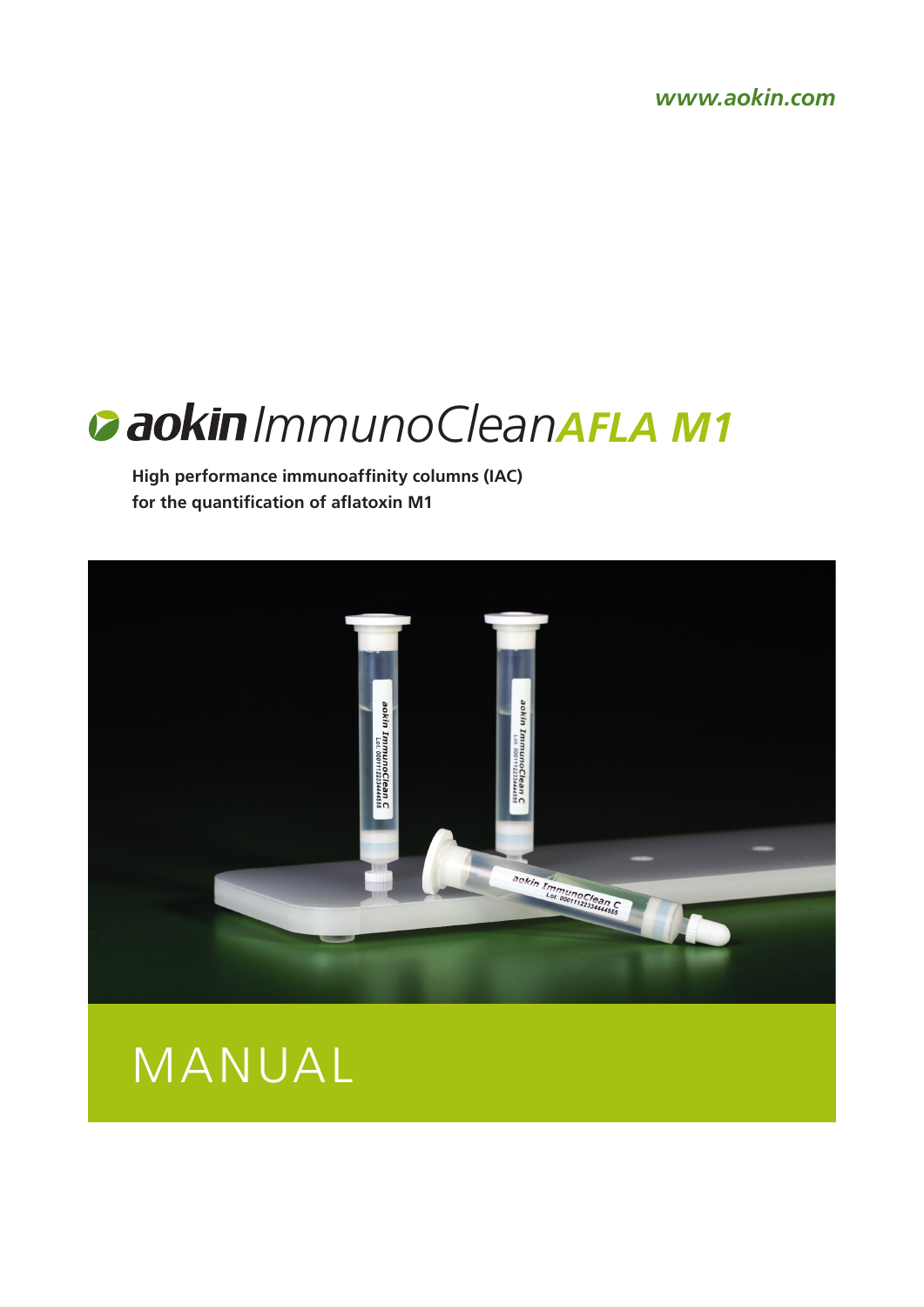

**High performance immunoaffinity columns (IAC) for the quantification of aflatoxin M1**



# Instructions for use

# **1.1 General information**

*aokinImmunoCleanAFLA M1* columns are used for quantification of aflatoxin M1 in milk and milk products. The methods listed in this manual are intended for customers with HPLC systems.

To measure aflatoxin M1 levels, samples are prepared by defatting and extracting. The extract is then applied to the *aokinImmunoClean* column. The columns contain specific antibodies. The mycotoxin binds to the antibody on the column. The column is then washed to remove impurities of the sample. By passing solvent through the column, the antibody gets denatured and the mycotoxin released. The solvent can then be injected into an HPLC system.

AFLA M1 testing is used in a wide variety of locations from milk processing quality control laboratories to government testing laboratories – anyplace where quick, easy to perform and highly accurate aflatoxin M1 analysis can prevent contamination and improve the quality of the milk supply.

# **1.2 Aflatoxin**

Aflatoxin (AFLA) is a mycotoxin which is produced by several *aspergillus* species. Aflatoxin exposure produces an acute hepatic necrosis, resulting later in chronic liver problems. Acute hepatic failure is made manifest by hemorrhage, edema, alteration in digestion, and absorption and/or metabolism of nutrients and mental changes and/or coma. In line with various regulatory laws, it is required to control the AFLA content in food and feed. Aflatoxin M1 is a metabolite of aflatoxin B1 which is present in the milk of animals that ingest feed contaminated with aflatoxin B1.

*aokinImmunoCleanAFLA M1* columns are a fast, simple, safe and highly accurate method for quantitatively measuring aflatoxin M1 in powdered and liquid milk.

Samples are prepared by centrifuging and separating out the fat layer. The skim portion is then applied to the *aokinImmunoCleanAFLA M1* column, which is bound with specific antibodies to aflatoxin M1. At this stage, the aflatoxin M1 binds to the antibody on the column. The column is then washed with water to rid the immunoaffinity column of impurities. By passing an Acetonitrile/Methanol solution through the column, aflatoxin M1 is eluted from the antibody. Aflatoxin M1 can then be measured by analyzing a portion of the Acetonitrile/Methanol eluate by high pressure liquid chromatography (HPLC).

# **1.3 Application**

*aokinImmunoCleanAFLA M1* columns have been tested and optimized for quantitative measurement of aflatoxin M1 in milk.

For all questions relating to the optimal use of our columns, please contact our experienced technical staff who will be glad to assist you (info@aokin.com).

PAGE 1

FB-538-031 R9

*aokin*AG 05/2022

*aokin* AG·Robert-Rössle-Str. 10·13125 Berlin·Germany Tel. +49 30 94 89 21 60·info@aokin.com·www.aokin.com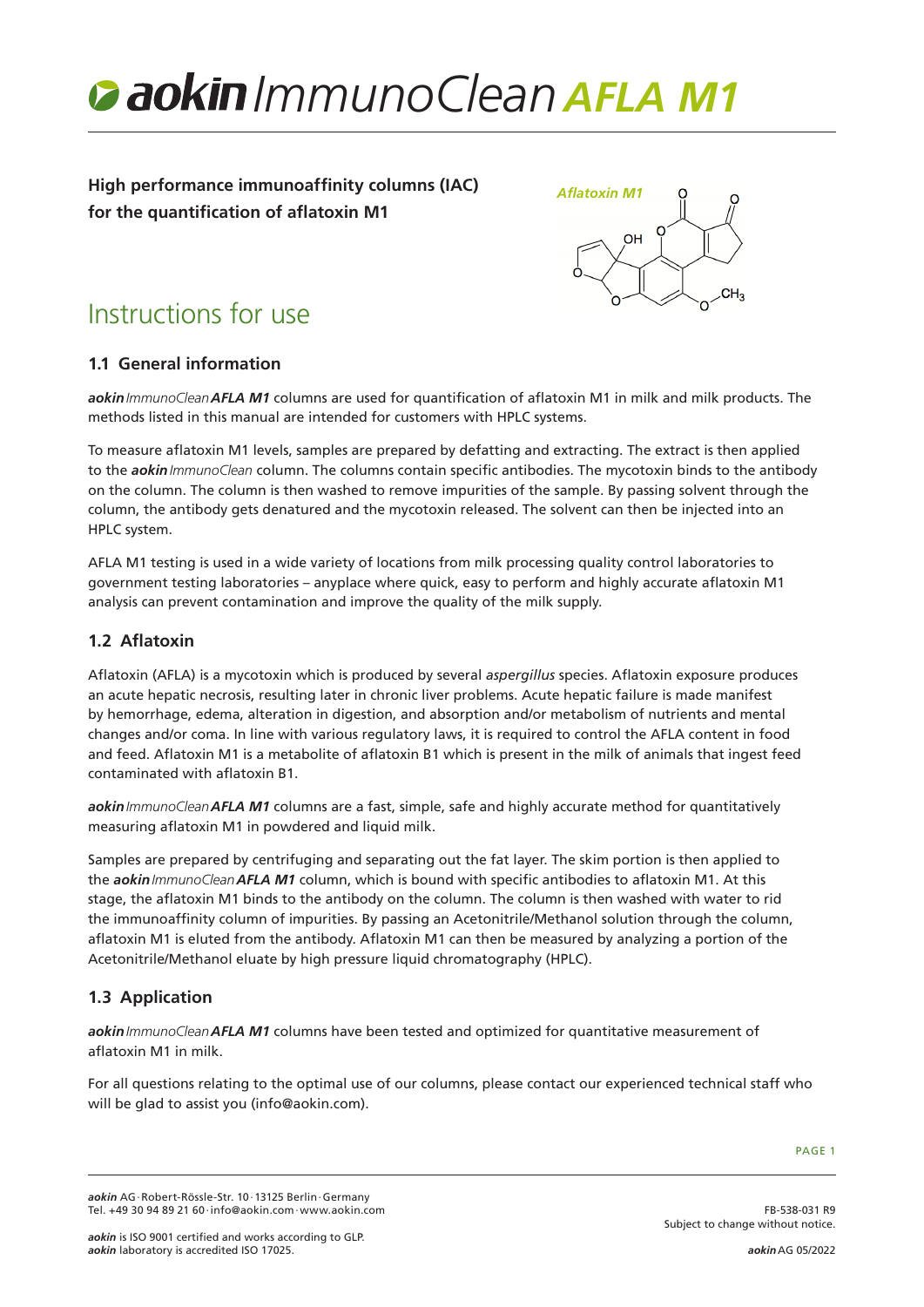## **1.4 Limitations, shelf life and storage**

This product has been designed for use with the protocol and reagents described on the following pages. Do not use materials beyond the expiration date. Deviation from these instructions may not yield optimum results. Do not freeze columns or reagents. Do not keep them in the heat. Store at  $2-8$  °C. It is recommended that reagents should be at ambient temperature for usage, best at 18–22 °C.

# **1.5 General recommendation**

- Perform test from beginning to end without interruptions.
- Load sample on column immediately after centrifugation.
- Mix the eluate in the cuvette very well before injecting eluate into HPLC.
- Avoid contact of any test reagents or solutions (such as acetonitrile, methanol or column eluate) with rubber or soft flexible plastic.
- These materials may leach fluorescence into the sample.
- Maintain a slow and steady flow rate through the *aokinImmunoCleanAFLA M1* column (1–2 drops/second) during sample loading.
- Elute the column at a rate of 1 drop for every 2–3 seconds.

# **1.6 Types of columns**



Use of adapters (adapter luer to column; Order no: LB-08-15-05) recommended for attaching a reservoir (luer syringe barrel) to the column.

## **1.7 Preparation**

## **1.7.1 Cleaning**

All equipment has to be clean and not contaminated with materials that might cause interference with the analysis. All equipment should be washed with a mild detergent solution and then rinsed thoroughly with purified water. This includes glass ware, adapters and syringe barrels used for sample reservoirs. In between assays it is sufficient to rinse with methanol and water. This helps to prevent cross-contamination of samples.

PAGE 2

*aokin* AG·Robert-Rössle-Str. 10·13125 Berlin·Germany Tel. +49 30 94 89 21 60·info@aokin.com·www.aokin.com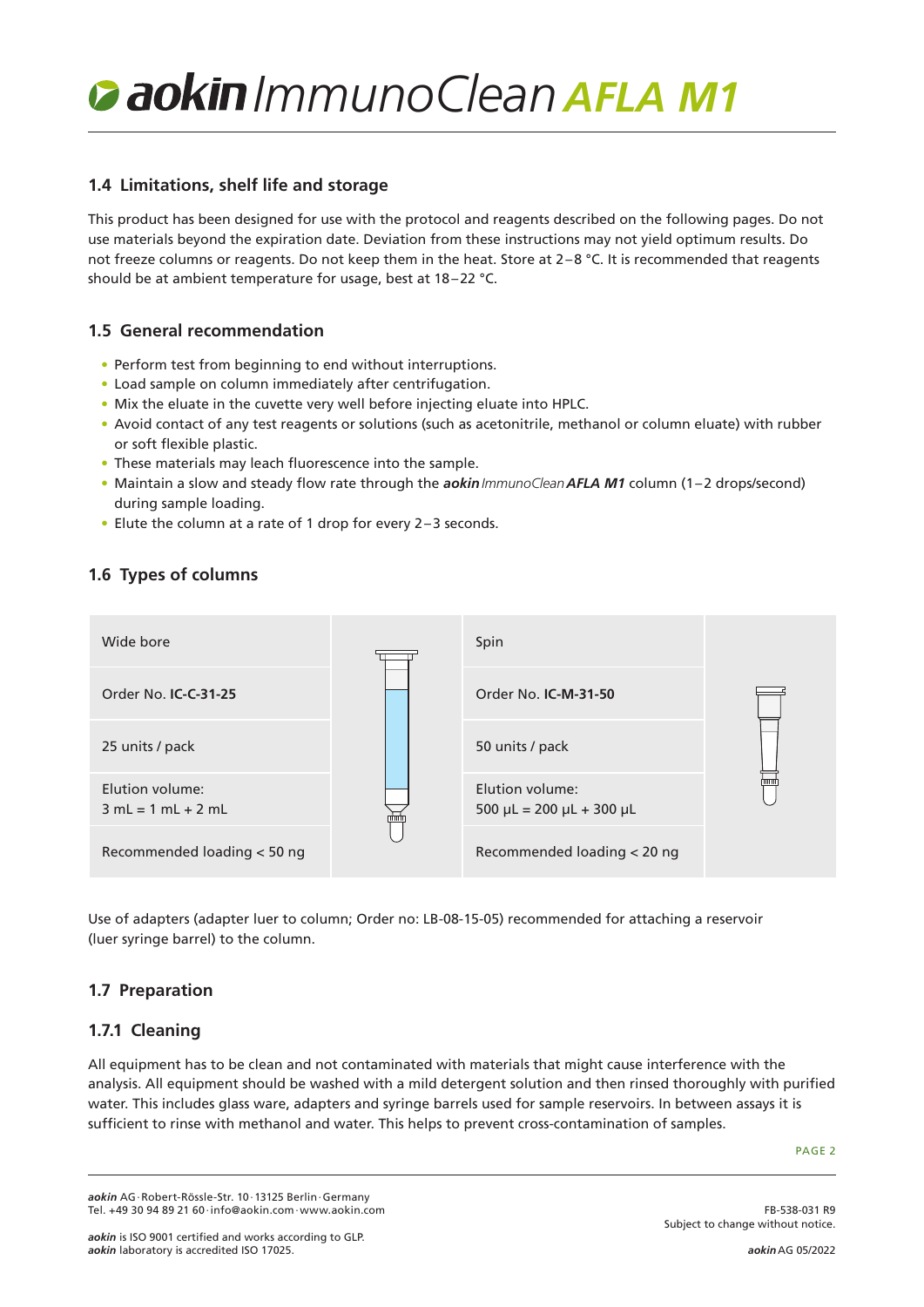# **1.7.2 Preparation of reagents**

Prepare solutions every week or as needed.

CAUTION: Methanol and acetonitrile and the solutions made thereof are flammable. Keep containers in a safe place and tightly capped when not in use.

#### **Diluting Buffer: PBS**

8.0 g NaCl, 1.2 g Na<sub>2</sub>HPO<sub>4</sub>, 0.2 g KH<sub>2</sub>PO<sub>4</sub>, 0.2 g KCl, dissolve in approximately 990 mL purified water, adjust pH to 7.0 with concentrated HCl, bring to 1 liter with purified water.

#### **Methanol for elution**

Use HPLC Grade methanol or Acetonitrile/Methanol in a mixture with 30 mL acetonitrile and 20 mL methanol resulting in 50 mL elution solvent.

#### **Preparation of HPLC mobile phase**

Use HPLC grade solutions only. Mix 680 mL water, 240 mL acetonitrile and 80 mL methanol resulting in 1000 mL HPLC mobile phase solution.

#### **Preparation of spiking solutions**

Prepare a 1.0 ng/µL aflatoxin standard by adding 100 µL of a 10 ng/µL aflatoxin M1 standard to 900µL acetonitrile. Prepare a 0.1 ng/µL aflatoxin standard by adding 100 µL of a 1.0 ng/µL aflatoxin M1 solution to 900µL acetonitrile.

#### **Preparing spiked milk**

Spiking milk with aflatoxin M1 at 0.1 and 0.05 ppb level 0.1 ppb ( $nq/q$ )  $\times$  50 g (mL) milk = 5 ng  $5$  ng  $\div$  0.1 ng/ $\mu$ L = 50  $\mu$ L Add 50 µL of the 0.1 ng/µL aflatoxin M1 solution to 50 mL defatted milk 0.05 ppb (ng/g)  $\times$  50 g (mL) milk = 2.5 ng  $2.5$  ng  $\div$  0.1ng/ $\mu$ L = 25  $\mu$ L Add 25 µL of the 0.1 ng/µL aflatoxin M1 solution to 50 mL defatted milk

#### **Prepare HPLC standard diluent**

Mixing equal volumes of eluting solution and HPLC quality water.

#### **Prepare HPLC standards**

1.0 ppb ( $nq/q$ )  $\times$  50 g(mL) milk = 50 ng 50 ng  $\div$  1.0 ng/ $\mu$ L (aflatoxin M1 spiking solution) = 50  $\mu$ L 50 µL 1.0 ng/µL aflatoxin M1 solution added to 2.45 mL standard diluent

0.1 ppb ( $nq/q$ )  $\times$  50 g(mL) milk = 5 ng 5 ng  $\div$  0.1 ng/uL (aflatoxin M1 spiking solution) = 50 uL 50 µL 0.1 ng/µL aflatoxin M1 solution added to 2.45 mL standard diluent

0.05 ppb (ng/g)  $\times$  50 g(mL) milk = 2.5 ng 2.5 ng  $\div$  0.1 ng/µL (aflatoxin M1 spiking solution) = 25 µL 25 µL 0.1 ng/µL aflatoxin M1 solution added to 2.475 mL standard diluent

0 ppb (ng/g) use 2.5 mL HPLC standard diluent.

PAGE 3

*aokin* AG·Robert-Rössle-Str. 10·13125 Berlin·Germany Tel. +49 30 94 89 21 60·info@aokin.com·www.aokin.com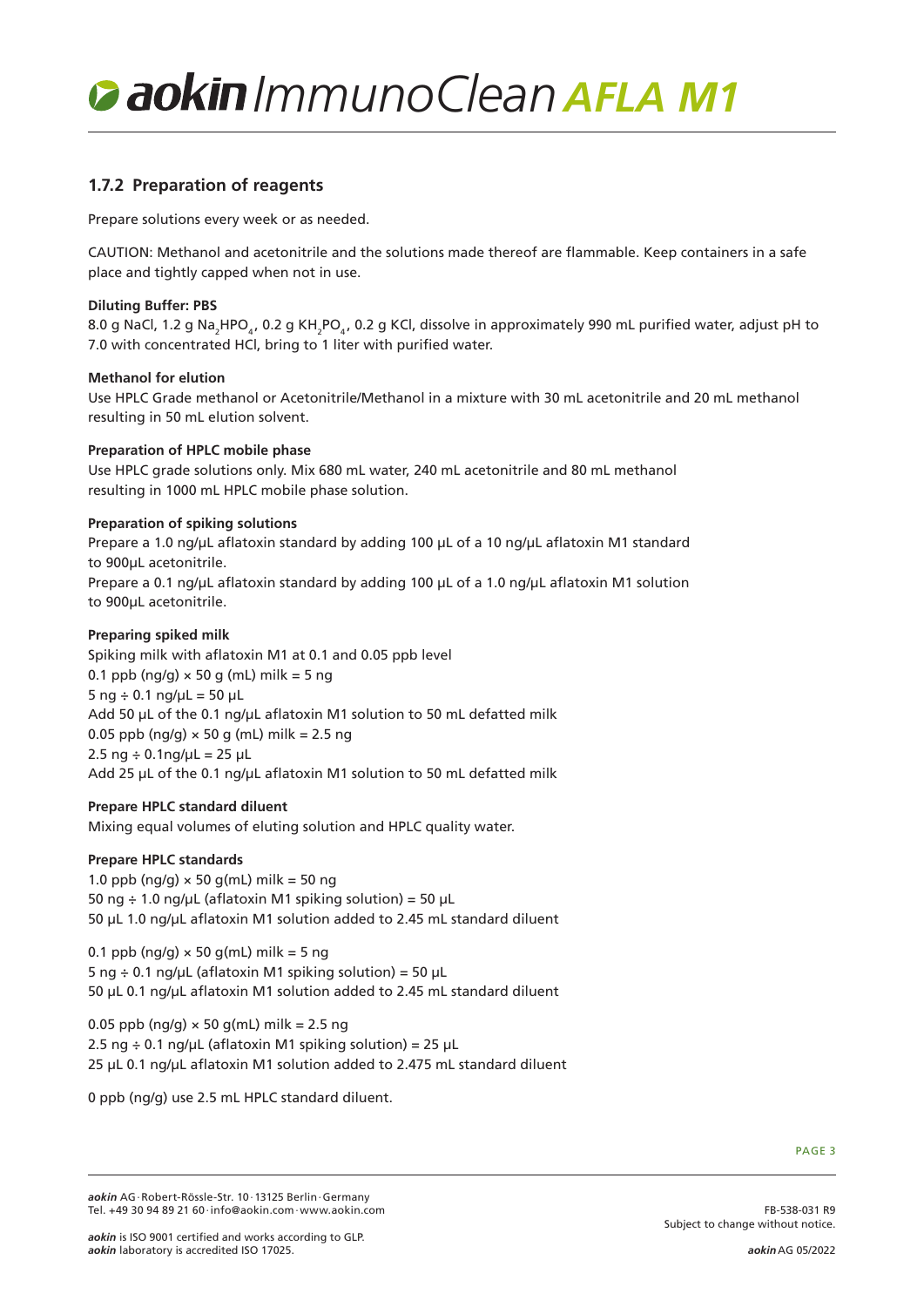# **1.8 Materials required for the sample preparation and the HPLC**

| aokin ImmunoClean C AFLA M1                                                          | (IC-C-31-25, 25 units/pack)         |
|--------------------------------------------------------------------------------------|-------------------------------------|
| aokin ImmunoClean M AFLA M1                                                          | (IC-M-31-50, 50 units/pack)         |
| aokin Filter Paper                                                                   | (LB-05-10-100, 100 units/pack)      |
| Glass fiber filters GF/F                                                             | (LB-04-13-GF/F-100, 100 units/pack) |
| Reaction tubes (2 mL, with lid)                                                      | (LB-05-05, 500 units/pack)          |
| Test tubes (15 mL, with lid)                                                         | (LB-05-01-100, 100 units/pack)      |
| Test tubes (50 mL, with lid)                                                         | (LB-05-02-250, 250 units/pack)      |
| Methanol, HPLC Grade                                                                 | $(LB-03-02-1000, 1 L)$              |
| Sodium chloride, pure                                                                |                                     |
| Acetonitrile, HPLC Grade                                                             |                                     |
| Distilled, reverse osmosis or deionized water                                        |                                     |
| Graduated cylinder stand (50 mL)                                                     | (LB-08-16, 1 unit)                  |
| Graduated cylinder stand (250 mL)                                                    | (LB-08-17, 1 unit)                  |
| <b>Cuvette Rack</b>                                                                  | $(LB-05-04)$                        |
| <b>Digital Scale</b>                                                                 | (LB-07-04, 1 unit)                  |
| Commercial blender, with metal or glass beaker<br>for use with acetonitrile mixtures | (EX-08, 1 unit)                     |
| Commercial blender, with plastic beaker (200 mL)<br>for use with methanol mixtures   | (EX-07-06, 1 unit)                  |
| Vacuum-pump (diaphragm pump)                                                         | (LB-04-10, 1 unit)                  |
| Trap for Vacuum-pump (vacuum bottle), 500 mL                                         | (LB-04-12, 1 unit)                  |
| Vacuum manifold                                                                      | (LB-04-09, 1 unit)                  |
| Filter funnel (for retainig paper filters)                                           | (LB-06-01, 1 unit)                  |
| Adjustable Micropipette, 1000 µL                                                     | (LB-04-05-1000, 1 unit)             |
| Micropipette tips for adjustable Micropipette, 1000 µL                               | (LB-04-08-1000L, 250 units/pack)    |
| aokin reference matrix material AFLA M1                                              | (RMM-031)                           |

# **1.9 Set up and equilibration of columns**

Allow column to be at ambient temperature. Remove bottom cap first and place the column onto a vacuum manifold, or in a pump stand or collection tube. Open top cap and fill column with buffer. Connect adapter and a reservoir to the column. Use a flow rate of 1 mL/min and have 1–2 mL pass through the column. This step ensures an equilibration of the column. Close the valve again to stop the flow.

Subject to change without notice.

FB-538-031 R9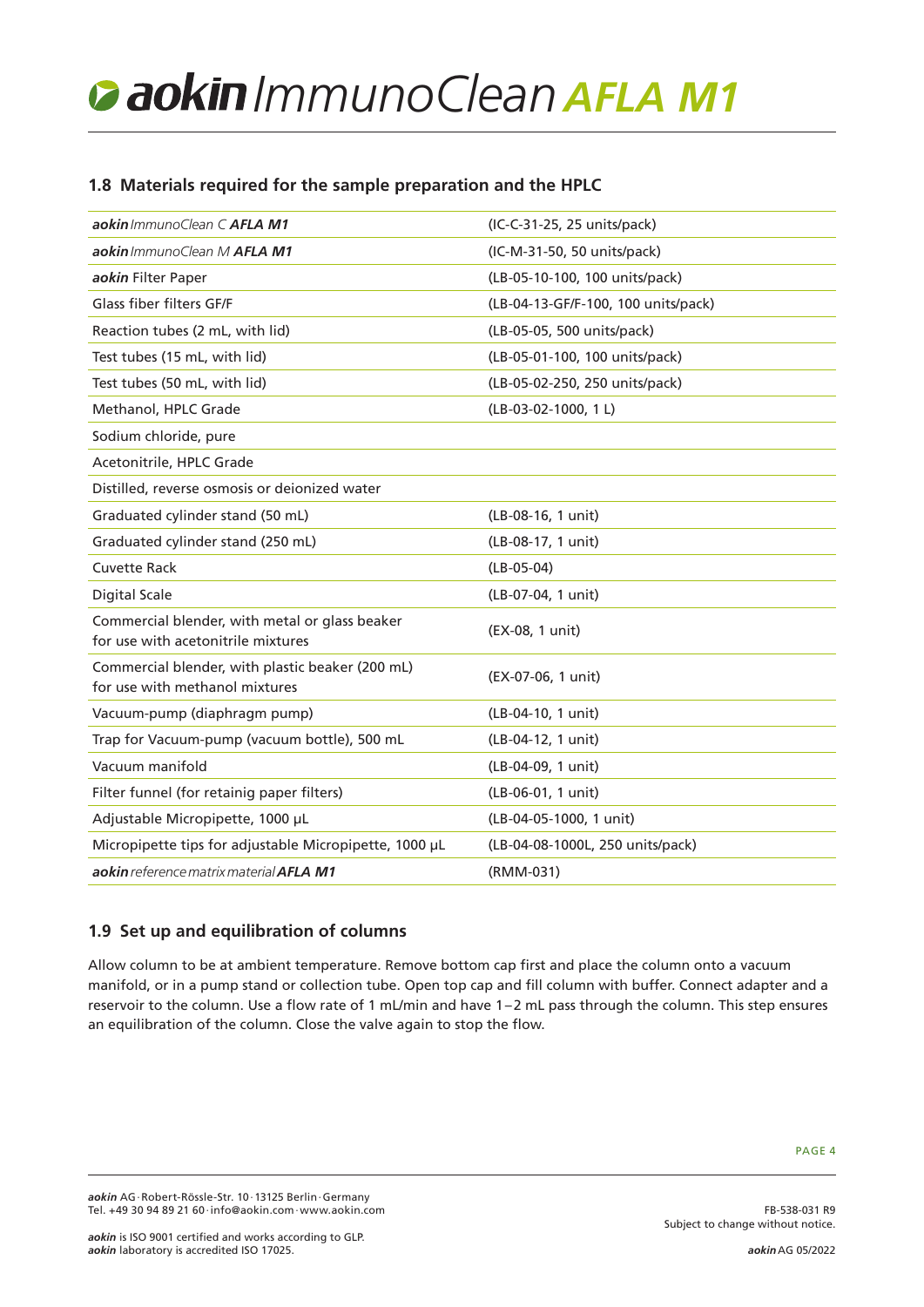# **2 Points of critical importance for reproducibility and recovery**

# **2.1 Sample preparation**

Different procedures may require different reagents. Please make sure that your protocol consists of the following points:

- Skim milk.
- Equilibrate column to room temperature, best by equilibrating with wash buffer.
- Load column with flow rate of 1 mL/min.
- Wash column with wash buffer.
- Dry column by vacuum or air pressure.
- Apply 1 mL elution solution. Incubate for 3 minutes by stopping flow. Apply 2 mL elution solution (Alternatively use back flushing technique to allow full release of analyte).
- Quantify the aflatoxin concentration by comparing the sample peak height or area to the standard.

#### **General recommendation:**

- Perform test from beginning to end without interruptions.
- Load sample on column immediately after centrifugation.
- Mix the eluate in the cuvette very well before injecting eluate into HPLC.
- Avoid contact of any test reagents or solutions (such as acetonitrile, methanol or column eluate) with rubber or soft flexible plastic. These materials may leach chemicals into the sample.
- Maintain a slow and steady flow rate through the column during sample loading.
- Elute the column slowly, do an incubation step.

### **Example Procedures:**

### **A1 Milk Powder**

- Weigh 10g milk powder into a 250 mL beaker.
- Heat 100 mL purified water to 30–40 °C.
- Add 80 mL preheated water in small amounts to the milk powder.
- Mix continually until a homogeneous mixture is obtained.
- Transfer milk mixture to a 250 mL measuring cylinder and bring the volume to 100 mL with the remaining preheated water.
- Centrifuge 50 mL samples at greater than 15.000 × g for 15 minutes.
- Separate fat (top) layer from defatted (skim) layer. Use defatted (skim) milk for further analysis.

### **A2 Fluid Milk**

- Measure 50 mL of fluid milk into a 50 mL cylinder.
- Centrifuge sample at greater than 15.000 × g for 15 minutes.
- Separate fat (top) layer from defatted (skim) layer. Use defatted (skim) milk for further analysis.

#### **A3 BCR- Certified Reference Milk**

- Weigh 5g milk powder into a beaker.
- Heat 50 mL purified water to 50–60 °C.
- Add 30 mL preheated water to the milk powder. Stir 10 minutes on a stir plate.
- Transfer to a measuring cylinder and bring the volume to 50 mL with the remaining preheated water.

PAGE 5

*aokin* AG·Robert-Rössle-Str. 10·13125 Berlin·Germany Tel. +49 30 94 89 21 60·info@aokin.com·www.aokin.com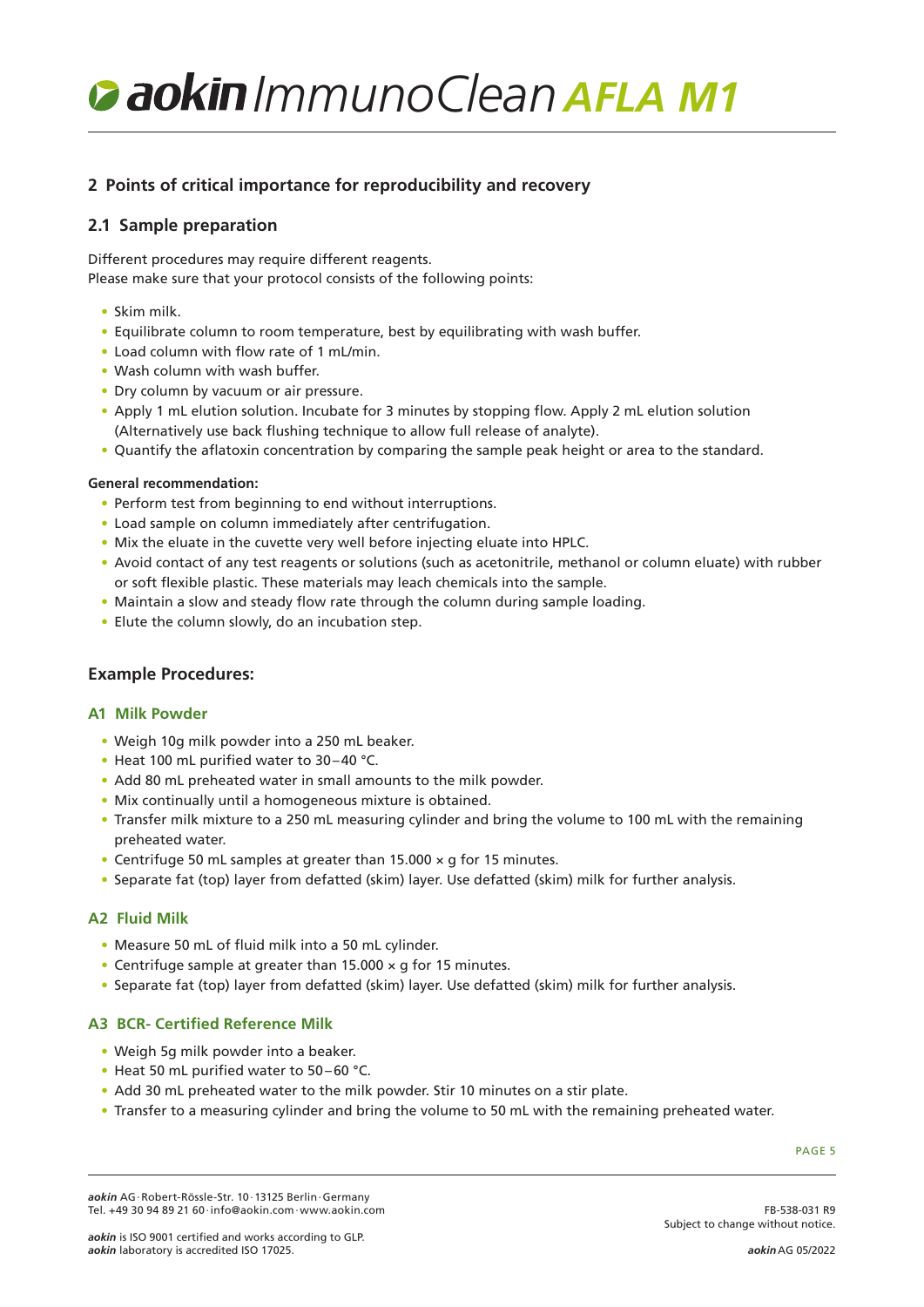

- Centrifuge sample at 5000 × g for 15 minutes.
- Freeze centrifuged sample for 15 minutes.
- Separate fat (top) layer from defatted (skim) layer. Use defatted (skim) milk for further analysis.

#### **B Setup column**

- Connect *aokinICAdapter* and a 50 mL syringe barrel (best flow when bubble free).
- Place on vacuum manifold or pump stand.
- Flush with 2 mL PBS buffer to ensure equilibration.

#### **C Using column**

- Pass 50 mL of defatted skim milk over affinity column at a rate of about 1 drops/second (1 mL/min) until air comes through column. DO NOT EXCEED RECOMMENDED FLOW RATES. This can result in decreased recovery. If it flows too fast, adjust the stopcock to slow down the flow rate so the sample flows through the column at 1–2 drops/second by gravity. If the flow is too low apply vacuum or positive pressure by using the *aokinICAdapter* and a syringe.
- Remove syringe barrel from column and fill the column head space with water. Pass 10 mL of purified water through the column at a rate of 1–2 drops/second. Pass again 10 mL water to the column and let run dry until air comes through column. Dry column with air flow.
- Place new collection tube (reaction tube) under column.
- Add 1 mL elution solvent. The elution solvent should be methanol or Acetonitrile/Methanol (3:2 v/v). Elute with drop/second.
- Incubate for 3 minutes by stopping flow.
- Pass additional 2 mL elution solvent through *aokinImmunoClean* column at a rate of 1 drop/second. Apply air flow to collect all liquid out of the column. Vortex sample.
- Optional: add 100 µL destilled water to eluate. Vortex sample.

### **C-Mini: Alternative protocol for spin columns only (IC-M-31-50)**

- Pass 50 mL of defatted skim milk over affinity column at a rate of about 1 drops/second (1 mL/min) until air comes through column. DO NOT EXCEED RECOMMENDED FLOW RATES. This can result in decreased recovery. If it flows too fast, adjust the stopcock to slow down the flow rate so the sample flows through the column at 1–2 drops/second by gravity. If the flow is too low apply vacuum or positive pressure by using the *aokinICAdapter* and a syringe.
- Remove syringe barrel from column and fill the column head space with water. Pass 10 mL of purified water through the column at a rate of 1–2 drops/second. Pass again 10 mL water to the column and let run dry until air comes through column.
- Dry column with air flow. Disconnect column from adapter and place in 2 mL reaction tube for centrifugation, centrifuge 1 min at 1000 g for complete removal of excess liquid.
- Place new 2 mL reaction tube under column.
- Add 600 mL elution solvent. The elution solvent should be methanol or Acetonitrile/Methanol (3:2 v/v). Push about a third of the methanol through the gel bed by placing the lid onto the column. Incubate for 3 minutes.
- Centrifuge at 3000 × g for 2 minutes.
- Optional: add 100 µL distilled water to elute. Vortex sample.

*aokin* AG·Robert-Rössle-Str. 10·13125 Berlin·Germany Tel. +49 30 94 89 21 60·info@aokin.com·www.aokin.com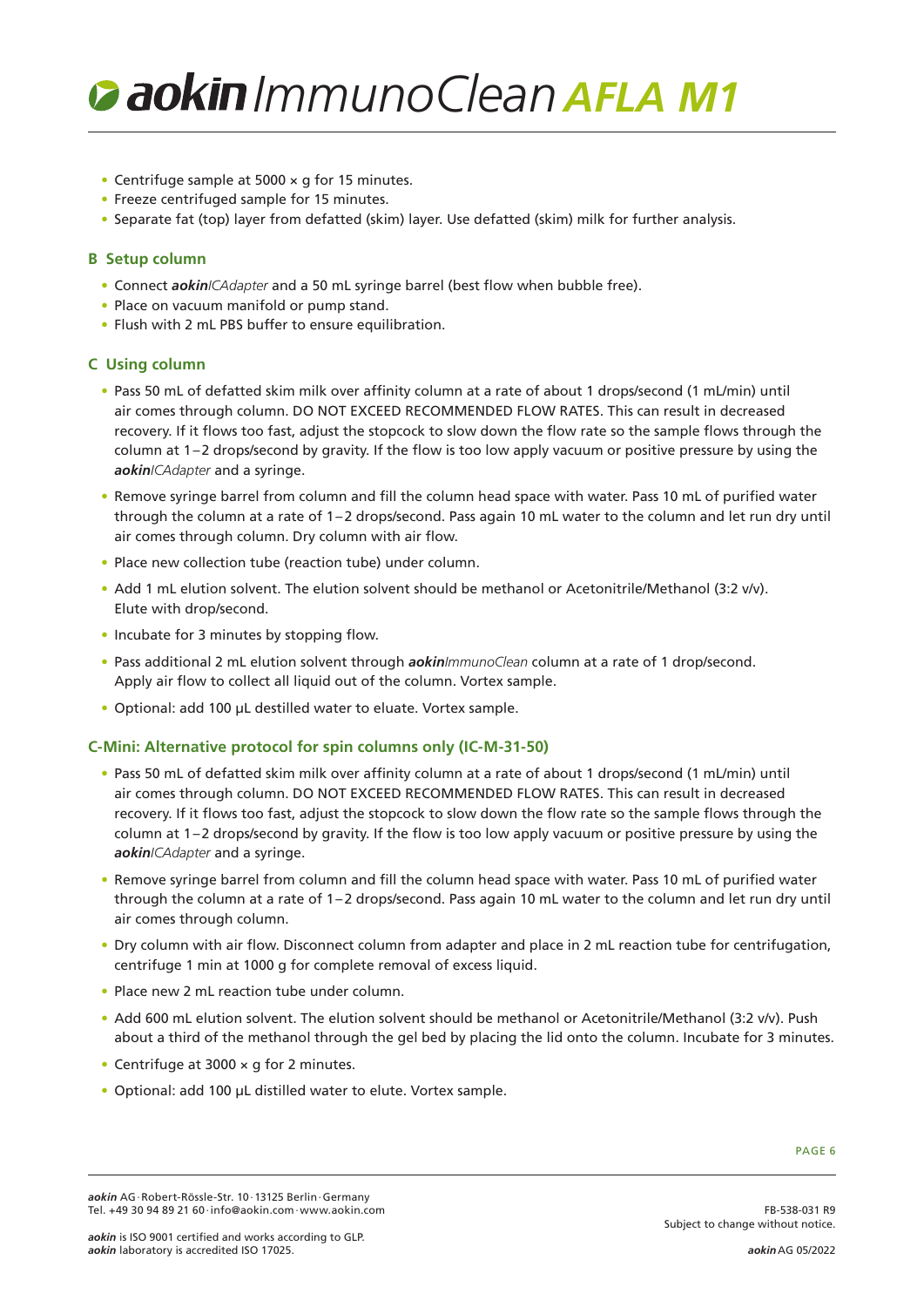#### **D Recovery**

- Recovery of 80% aflatoxin M1 tested in PBS buffer.
- Exact results are found in the attached data sheet.
- Test the recovery of *aokinImmunoClean* columns with your protocol and HPLC technique, and use a correction factor as determined.

#### **E HPLC Set up**

- Column: reverse phase ODS-2 (Spherisorb ODS-2, 4.6 mm × 250 mm, 5 µm) (Waters # PSS831915)
- Mobile phase: Water/Acetonitrile/Methanol (68:24:8 v/v)
- Flow rate: 1.0 mL/min.
- Fluorescence detector: Waters 474 scanning fluorescence detector, excitation 360 nm, emission 440nm
- Inject eluate into HPLC.

# Trouble shooting

## **3.1 Problem: Sample eluate is cloudy**

- Centrifuge at the specified g force for the length of time indicated in the procedure. The rpm value that corresponds to the specified g force will vary depending on the centrifuge rotor.
- Separate defatted portion from fat portion immediately after centrifuge has stopped, to avoid re-mixing. The bottom layer must be taken without disturbing the top layer of fat.
- Try removing bottom layer by piercing the bottom of a plastic centrifuge tube with an 18 gauge syringe needle.
- Filter eluate through 0.2 µm, 25 mm nylon membrane syringe filter before injecting onto HPLC.

### **3.2 Problem: Overestimation of aflatoxin M1**

• Check calculation for spiked sample and standard curve.

## **3.3 Problem: Underestimation of aflatoxin M1**

- Control the flow rates and the incubation step for elution.
- Check calculations for spiked samples.
- Make sure to use the correct HPLC procedure.
- Check calculation for spiked sample and standard curve.
- Control the procedure with analyzing a reference matrix material.

# Other published procedures

AOAC Method 2000.08 Dragacci S, Grosso F, Gilbert J., Journal of AOAC International, Immunoaffinity Column Cleanup with Liquid Chromatography for Determination of aflatoxin M1 in Liquid Milk: Collaborative Study, 84 (2) 437-443.

Subject to change without notice.

FB-538-031 R9